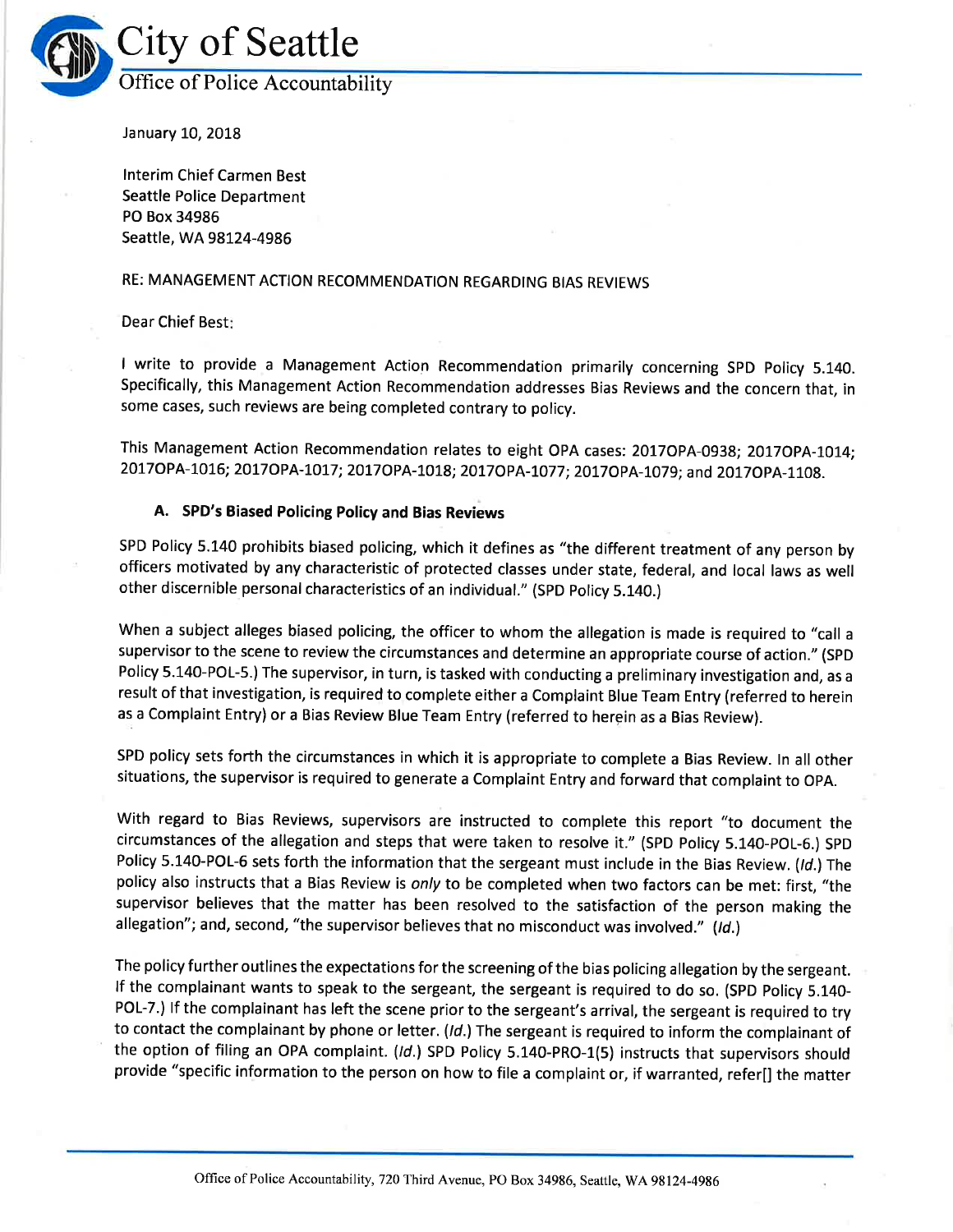to OPA for further investigation." lf the complainant wishes to proceed with an OPA complaint, the sergeant is required to complete a Complaint Entry. (SPD Policy 5.140-POL-7.) The sergeant is also required to complete a Complaint Entry if it is determined that potential misconduct occurred during the screening of the incident. (Id.) This portion of the policy again reiterates that "Bias Review Blue Team entries are only used when the supervisor believes that no misconduct occurred and that the matter has been resolved to the satisfaction of the complainant." (/d.) Lastly, the next level supervisor is responsible for reviewing the Bias Review and forwarding that Bias Review to OPA. (SPD Policy 5.140-PRO-1(8).)

The Bias Review Template contains ten fields that need to be completed by the sergeant. lncluded among those fields are: (4) "what was the subject's complaint"; (5) "what actions did you take to resolve the matter to the satisfaction of the complainant"; and (6) "was the subject provided with OPA contact information." ln its instructions, the Bias Review Template instructs officers that "A Bias Review is used when a Bias Policing allegation is made and no misconduct is identified. If misconduct is identified, DO NOT use the Bias Review Blue Team entry. lnstead, enter an OPA Complaint in Blue Team and route it through your Chain of Command."

# B. The Purpose and Benefit of Bias Reviews

Bias Reviews should be encouraged by the Department and, for that matter, by OPA. Bias Reviews serve <sup>a</sup> number of purposes. They require sergeants to conduct investigations into allegations of misconduct, which empowers them to truly supervise and be responsible for their officers, thus strengthening the Department's internal accountability.

They further facilitate a mechanism for multi-layered review of allegations of bias - by the sergeant, by the chain of command, by OPA, and then by the OPA Auditor - prior to completion of the investigation. All of these actors are able evaluate the thoroughness and objectivity of the review and ensure that it was done critically and in compliance with policy.

Bias Reviews also require an in-person interaction between sergeants and those complaining of biased policing. ln this respect, they create largely positive interactions between complainants and the police where sergeants are given the opportunity to address, in real time, concerns that, even if not ultimately warranted based on the facts, may feel very real to the complainants. lt also helps bridge the divide between the community and the police by not only helping community members understand why police officers may take certain law enforcement actions, but also by illuminating for sergeants and officers how certain law enforcement actions, even if they seem totally reasonable to officers, could negatively impact a community member.

# C. The Flaws in the Bias Review Policy

While Bias Reviews have numerous benefits, it has become evident that there are several flaws in the policy.

First, there appears to be a conflict between SPD Policies 5.140-POL-6 - 7 and 5.002-POL-5. Specifically, SPD Policy 5.002-POL-5 instructs that "all allegations of serious policy violations will be referred to OPA for investigation." lncluded among those serious policy violations are allegations of biased policing. (SPD Policy 5.002-POL-5.) This portion of the policy contains a reference to SPD Policies 5.140-POL-6 and 5.140-POL-7, but does not explicitly provide an exception from the general reporting requirement. As such, these policies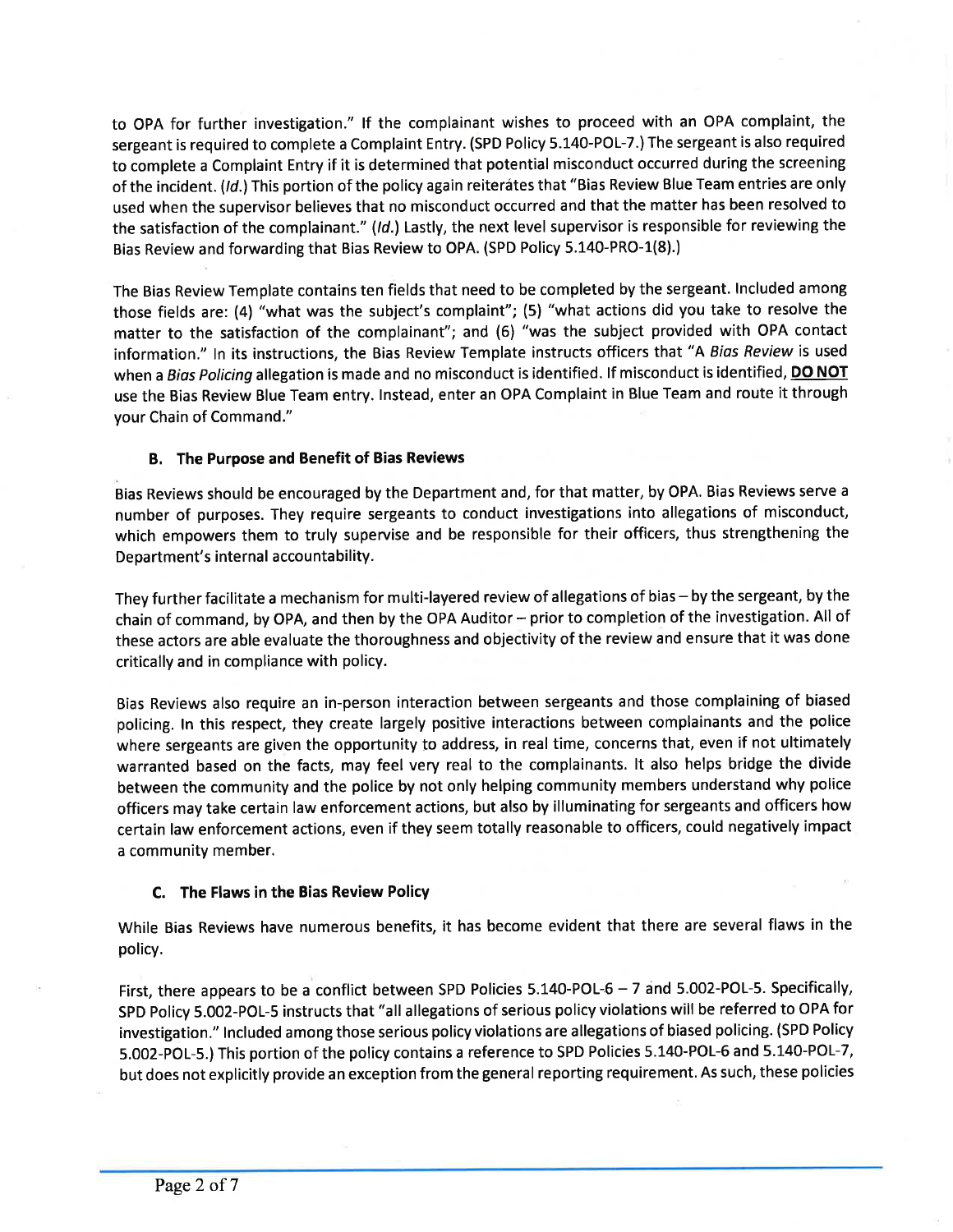are in conflict. SPD Policy 5.140 requires that a supervisor, under certain circumstances, complete a Bias Review, which is not the immediate OPA referral mandated by SPD Policy 5.002, even though the Bias Review does go through OPA at a later stage.

Second, the policy's requirement that a Bias Review may only be completed when the sergeant can demonstrate that the matter has been resolved to the complainant's satisfaction has proven largely unworkable. This issue was initially flagged by both the former OPA Auditor and the current lnterim OpA Auditor; however, the problems caused by the satisfaction of the complainant standard has also been recognized by both OPA and the Department.

ln the cases reviewed by OPA, sergeants interviewed or attempted to interview the complainants consistent with policy, but the complainants either: refused to discuss the matter; made other statements that were not responsive to the sergeants' inquiries; had already left the scene; or were otherwise unable or unwilling to respond to the sergeants (for example, because the complainant was in crisis). Based on the responses or non-responses to their inquiries, the sergeants had not - and, in some cases, could not have - satisfied the complainants, which is a required element for completing a Bias Review. However, the sergeants simply provided OPA's contact information to the complainants and completed Bias Reviews anyway.

Examples of such cases are provided below:

### a 20170PA-0938

While working off-duty, an officer observed a motorist hit a parked car twice when parallel parking. The officer approached the driver and asked her to leave a note on the vehicle that she had hit. While she agreed to do so, the driver was upset and accused the officer of engaging in biased policing.

The officer notified a sergeant who responded to the scene. The sergeant was unable to obtain <sup>a</sup> statement from the complainant. The sergeant noted: "The complaint [sic] left the scene before <sup>I</sup> arrived and subject did not provide contact information for me to follow up."

A Bias Review was completed even though the complainant had left the scene and the sergeant could thus not have determined whether the Complainant was satisfied with the resolution of this matter.

### 2017OPA-1014

An officer responded to a report of two intoxicated patrons at a bar. After arriving at the scene, the officer was approached and grabbed by a female subject who scratched his arm. She was ultimately arrested. While the officer was placing her into the patrol vehicle, she stated: "are you doing this to me because l'm Asian? Don't be racist."

A sergeant was notified, came to the scene, and tried to interview the two subjects. However, the subjects would not respond to him.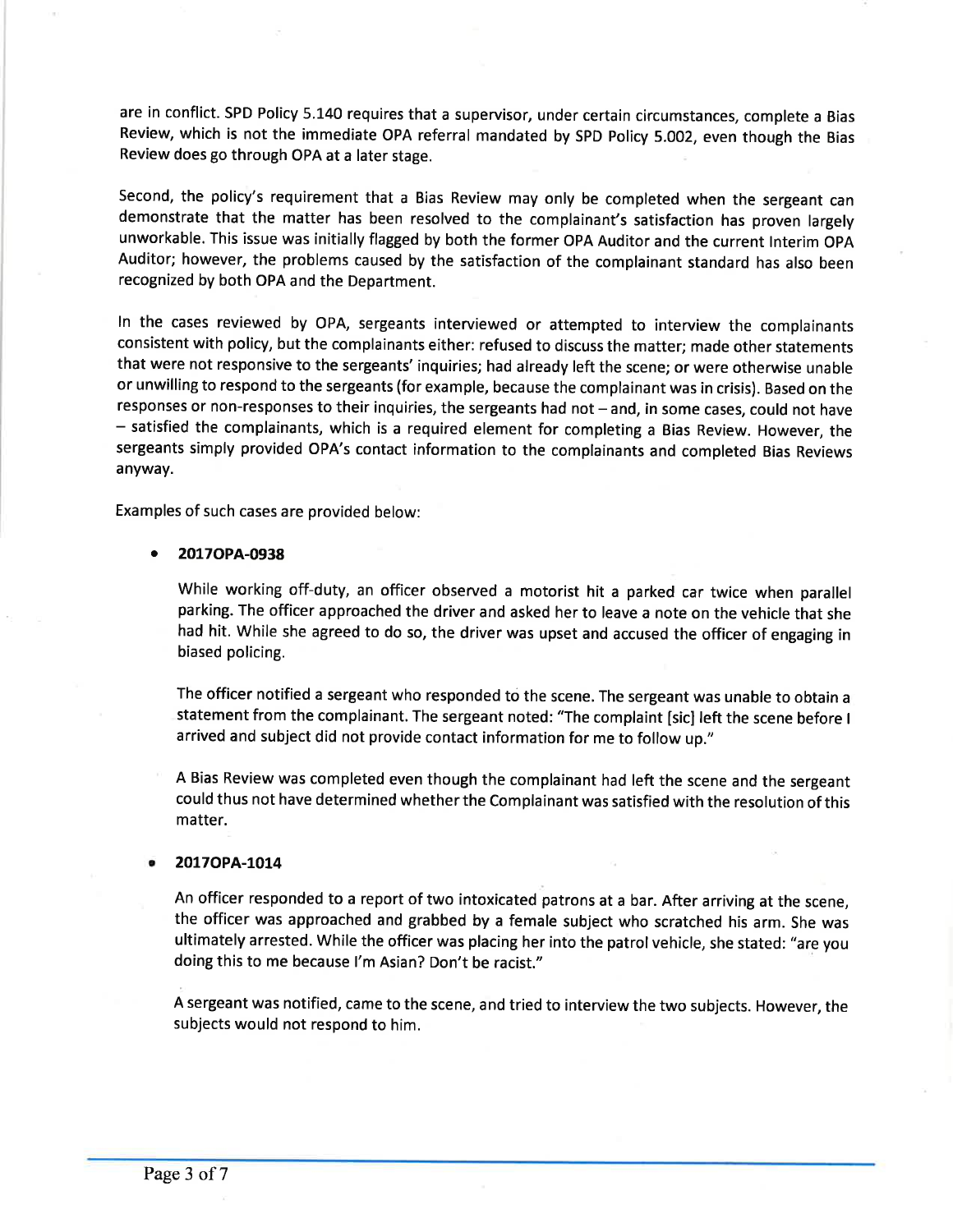Even though the sergeant could not obtain statements from the subjects and thus could not verify that this matter was resolved to the complainant's satisfaction, a Bias Review was completed.

### a 20170PA-1016

Officers were dispatched to a suspected assault. The officers arrested the subject, who was identified as the primary aggressor. The subject alleged that he was only being arrested because he was African-American and that the officers were racist for believing the victim's account (who was also African-American).

When the sergeant arrived at the scene to discuss the bias complaint with the subject, the subject was uncooperative and would not provide any details. When the sergeant attempted to explain that he wanted to determine the nature of the subject's bias complalnt, the subject responded: "it don't make no difference, anything you do would be racist too." Repeated attempts by the sergeant to interview the subject were unsuccessful.

The sergeant still completed a Bias Review even though the complainant had left the scene and the sergeant could thus not have determined that the Complainant was satisfied with the resolution of this matter.

#### 2017OPA-1017 a

Officers investigated an assault that was reported at the Torchlight Parade. The subject was identified as the primary aggressor and was placed under arrest. The suspect, who was African-American, stated that he was simply defending himself from the victim, who was white. The subject further stated that he was arrested because he was African-American and the victim was white. The subject lastly alleged that the officers purposefully failed to interview any African-American or Asian witnesses to the incident.

The responding sergeant attempted to interview both the subject and his wife, who again relayed their belief that the arrest was based on bias and that the officers had failed to interview nonwhite witnesses.

A Bias Review was completed even though there was no indication that this matter was resolved to the complainant's satisfaction.

#### a 20170PA-1018

Officers observed the subject, who matched the description of one of the perpetrators of <sup>a</sup> robbery. The officers detained the subject, and he was later positively identified by the victim during a show-up. The subject complained that the only reason he had been detained and arrested was because he was African-American.

A sergeant responded to the scene and interviewed the subject. The subject continued to assert that he was only subjected to law enforcement action because of his race and disputed the legal basis for his detention and arrest. He refused, however, to discuss his allegation of biased policing, telling the sergeant: "that's irrelevant, I don't give a fuck about that."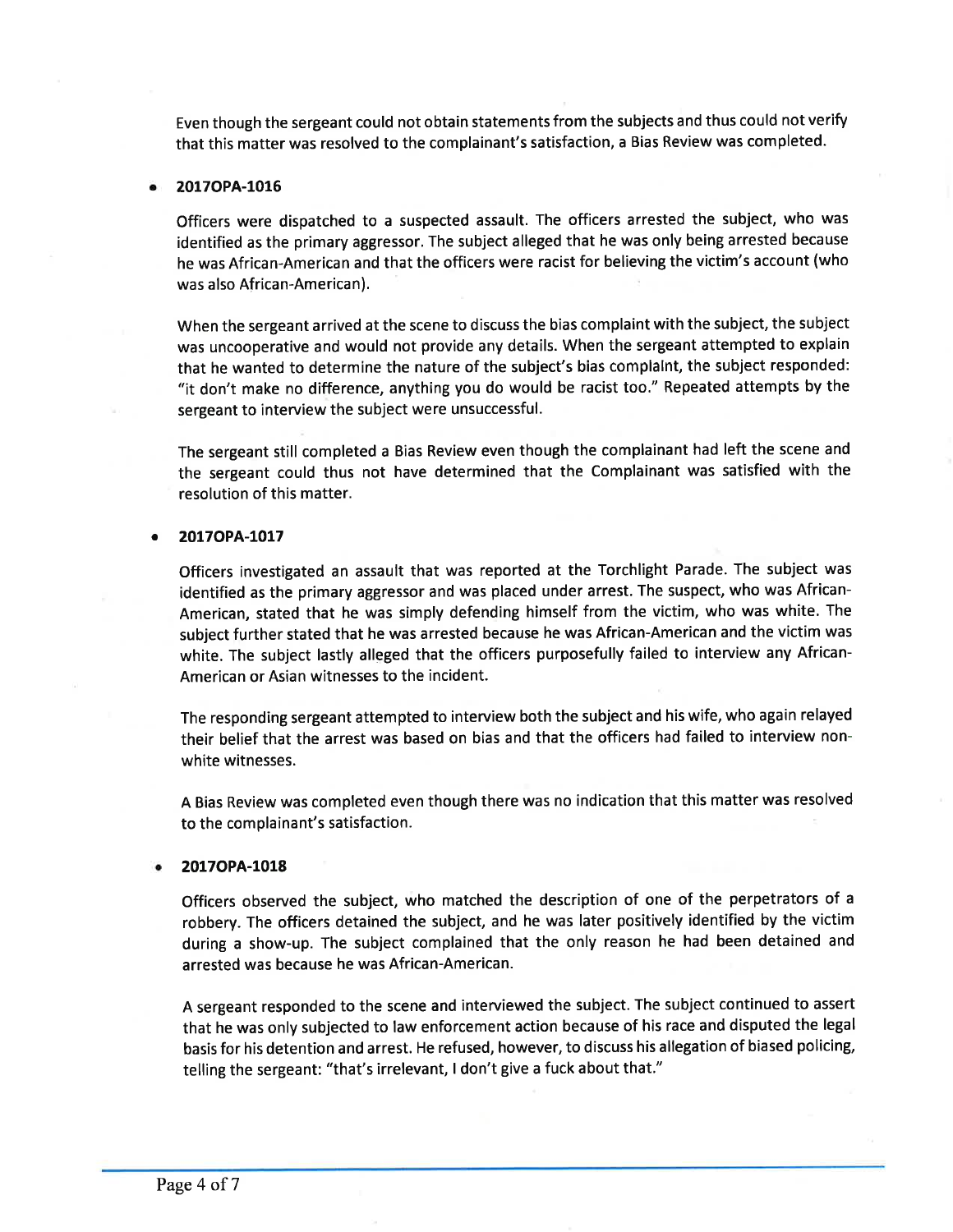Based on the record, the subject did not indicate that he was satisfied; however, the sergeant completed a Bias Review regardless.

### 2017OPA-1077

The subject was observed engaging in a number of narcotics transactions. She was placed under arrest. During her arrest, the subject stated that she was being racially profiled by a particular officer.

A sergeant responded to the scene, but the subject refused to discuss her allegation. The sergeant tried to speak with her again while she was being held at the precinct. At that time, she stated that a specific officer had been "harassing" and "gunning for" her. She did not explicitly allege bias at that time.

While there is no indication that the complainant was satisfied with the resolution of her complaint, a Bias Review was still completed.

### 2017OPA-1079

Officers responded to a domestic violence call at the home of the subject and the subject's boyfriend. The subject's boyfriend reported that the subject had scratched him and this allegation was corroborated by observed injuries. Based on the requirement for mandatory arrests in domestic violence cases, the subject was placed into custody. At that time, the subject complained that he was being arrested because he and his boyfriend were "brown."

A sergeant interviewed the subject multiple times to determine why he believed that the officers were biased. The subject did not provide any further explanation.

There is no indication from the record that the subject was satisfied with the resolution of the complaint. However, the sergeant completed a Bias Review.

# 2017OPA-1108

The subject was identified as the primary aggressor in an assault and was placed under arrest. The subject later complained that he was only arrested because of his race.

A sergeant responded to the scene and spoke with the subject. The subject again alleged that his arrest was based on his race. He further indicated that, during his arrest, an officer said: "stop resisting nigger." I note that this epithet did not appear on the video of the incident.

The sergeant attempted to interview the subject concerning his bias complaint; however, the subject would not discuss it and instead repeatedly told the sergeant to go back and arrest the victim. As such, the sergeant was unable to resolve this matter to the complainant's satisfaction. However, the sergeant still completed a Bias Review.

Even though Bias Reviews should not have been completed in these cases, I do not find that these sergeants willfully violated policy. To the contrary, based on my review, I found that the sergeants acted in accordance with training and guidance provided by the Department. The Department, in turn, provided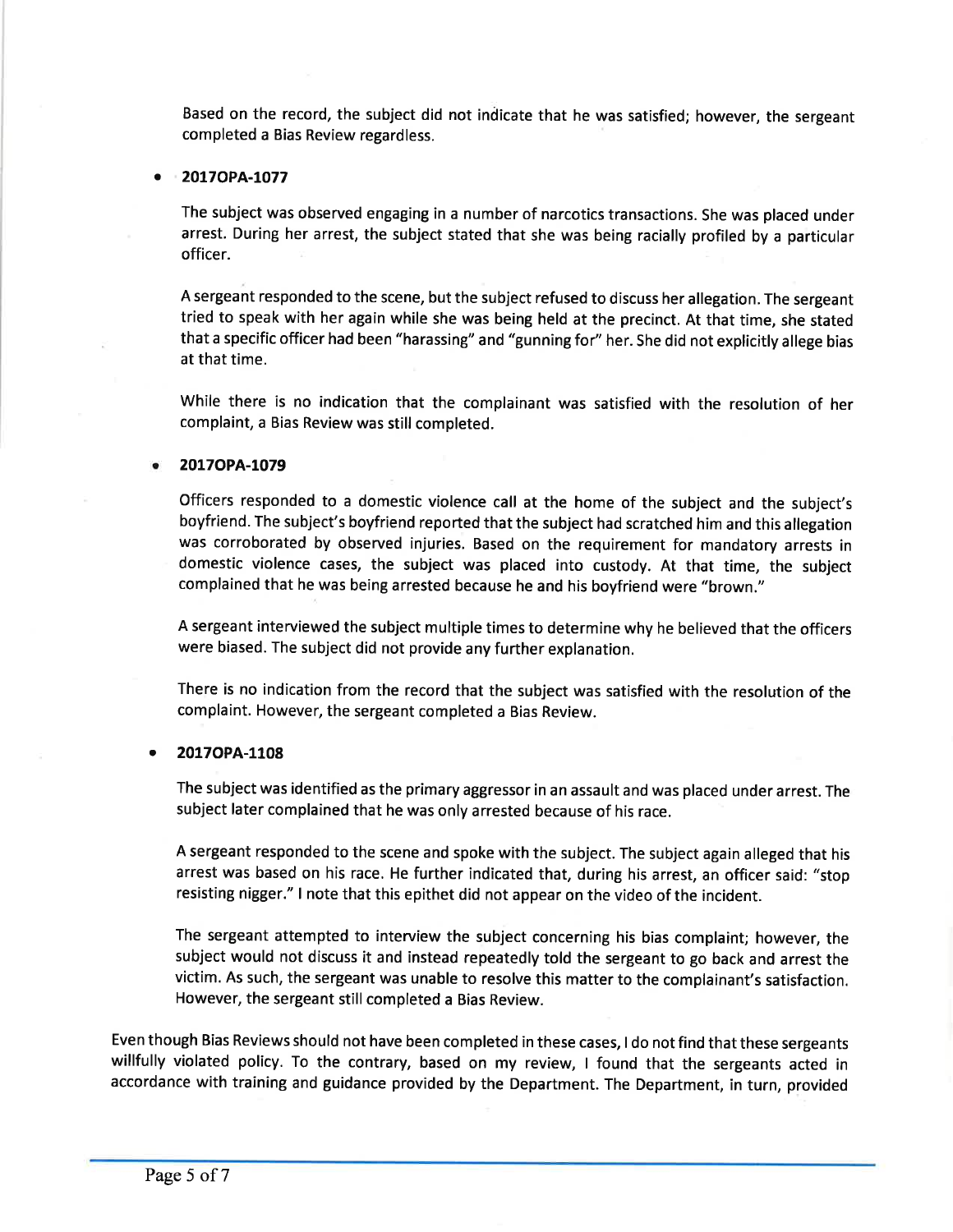such training and guidance to the sergeants because of the issues presented by the overly subjective satisfaction of the complainant standard.

As part of its evaluation of Bias Reviews, OPA interviewed Assistant Chief of Patrol Steve Wilske. Assistant Chief Wilske also expressed concern with the subjectivity of the satisfaction of the complainant standard. Assistant Chief Wilske stated that the current iteration of the policy was putting the sergeants in the difficult place of having to guess at what a complainant believed or felt and was "leading to inconsistent products across the City and across the Precincts."

I agree with Assistant Chief Wilske that the satisfaction of the complainant standard is a difficult, if not impossible, standard to apply. The policy is silent as to how satisfaction is to be measured, or even as to what satisfaction means. Does the complainant need to affirmatively indicate that they understand the reason why they were stopped and that they do not believe that there was bias? What if the complainant is satisfied with the sergeant's explanation but still feels that there is bias? What if the complainant says nothing? What if the complainant walks away? What if the complainant is in crisis and cannot provide <sup>a</sup> rational response?

ln recognition of the subjectivity of this standard and in order to ensure a more consistent approach and results, Assistant Chief Wilske explained that the Department made the decision to train sergeants to engage in a discussion with the complainant and, if that discussion did not resolve the complaint, to provide OPA's contact information. This training instructed sergeants that if they took those steps and if they believed that the bias allegation was without merit, a Bias Review was appropriate. Assistant Chief Wilske explained that sergeants "are to infer satisfaction if the person positively says, no, I don't want an OPA complaint or is unresponsive to that." This is the case even though the policy explicitly instructs that a Bias Review may not be completed unless the sergeant believes that the complainant is satisfied.

Based on the above, I believe that it is necessary to modify the policy governing Bias Reviews and, as such, I make the below Management Action Recommendation.

# D. Management Action Recommendation

ln reaching this Management Action Recommendations, OPA had two overarching priorities. First, Bias Reviews should continue to be completed as they are an important law enforcement tool, a mechanism for increasing accountability within the chain of command, and can serve to open lines of communication and build a bridge between the police and affected community members. Second, sergeants must be set up to succeed instead of being asked to comply with a virtually impossible policy or given training and guidance that, if utilized, would cause them to act contrary to the policy's explicit requirements.

Based on my review, I believe that the subjective satisfaction of the complainant standard is unworkable and I recommend that it be removed from the policy. The Department should thus modify the policy to instruct sergeants that a Bias Review is appropriate if two elements are met: (1) the sergeant believes that the allegation of bias is without merit; and (2) OPA's contact information has been offered and the complainant either did not wish to proceed with a complaint or did not respond.

Accordingly, OPA proposes the following changes to SPD Policies 5.002-POL-5, 5.140-POL-6 and 5.140-POL-7;